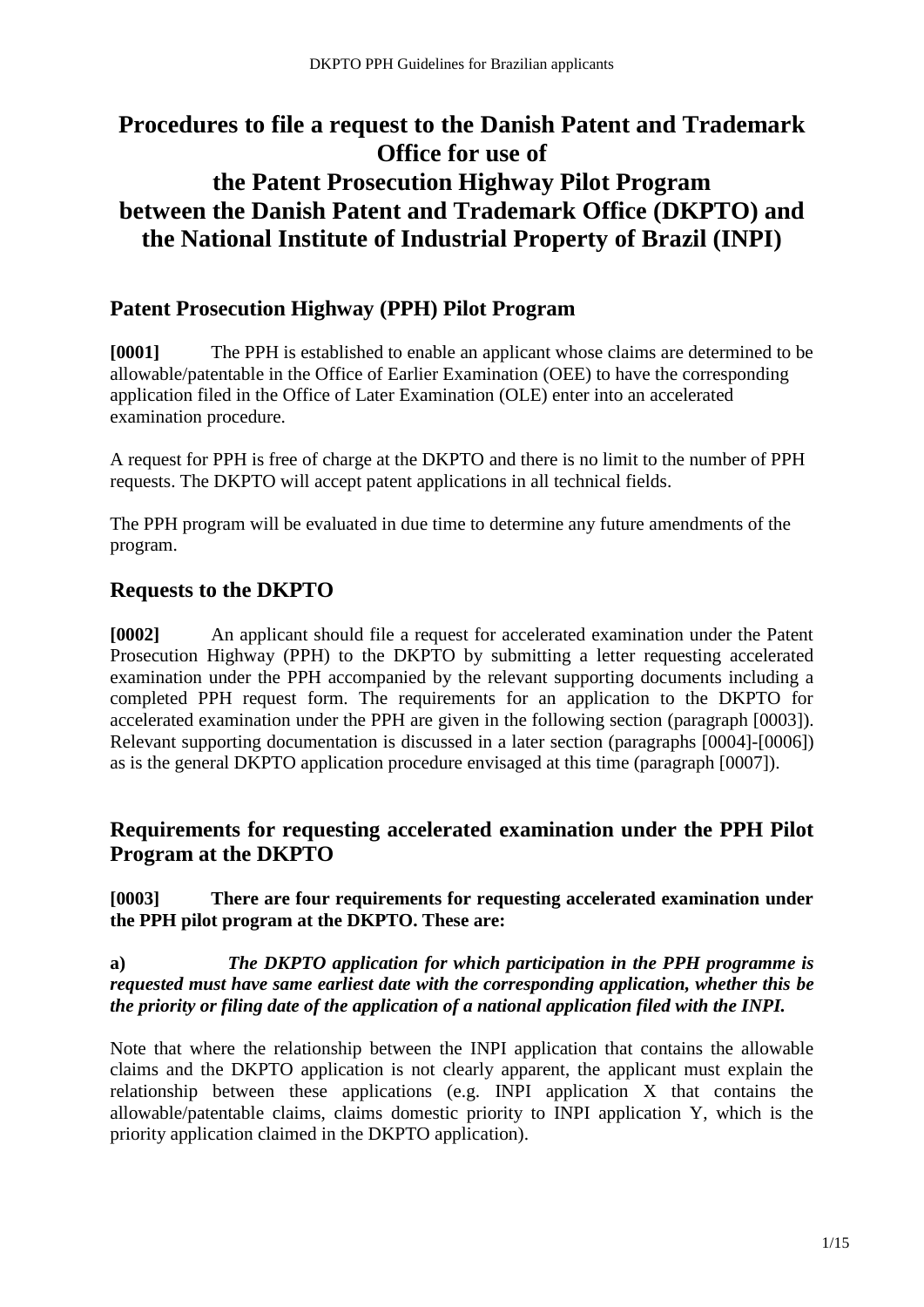## **b)** *At least one corresponding INPI application has claims that have been determined to be allowable by the INPI.*

Claims clearly identified to be allowable in the latest Office Action ("decisão de deferimento") by an INPI examiner or in the INPI Granted Patent can form the basis for a request for an accelerated examination under the PPH pilot program at DKPTO.

#### **c)** *All claims in the DKPTO application for accelerated examination under the PPH must sufficiently correspond to those claims indicated as allowable in the INPI.*

All claims on file as originally filed or as amended, for examination under the PPH must sufficiently correspond to those claims indicated as allowable in the INPI.

Claims are considered to "sufficiently correspond" where, accounting for differences due to translations and claim format, the claims in the DKPTO are of the same or similar scope as the claims in the INPI application, or the claims in the DKPTO are narrower in scope than the claims in the INPI application.

In this regard, a claim that is narrower in scope occurs when a INPI claim is amended to be further limited by an additional feature that is supported in the specification (description and/or claims).

A claim in the DKPTO which introduces a new/different category of claims to those claims indicated as allowable in the INPI is not considered to sufficiently correspond. For example, the INPI claims only contain claims to a process of manufacturing a product, then the claims in the DKPTO are not considered to sufficiently correspond if the DKPTO claims introduce product claims that are dependent on the corresponding process claims.

It is not necessary to include all claims determined to be patentable in the INPI in the application to the DKPTO, as the deletion of claims is allowable. In a case where an application to the INPI contains 5 claims which are determined to be allowable, the corresponding application to the DKPTO may contain only 3 of those 5 claims.

Examples of claims which comply with requirement c) are given in Annex III.

#### **d)** *The DKPTO has not yet issued a communication stating an intention to grant.*

The heading for such a communication will either be

- "Berigtigelse" (in Danish) or "Intention to Grant" (in English), or
- "Godkendelse" (in Danish) or "Grant" (in English).

# **Required documents for accelerated examination under the PPH pilot program at the DKPTO**

**[0004] The following documentation will be needed to support a request for accelerated examination under the PPH pilot program at the DKPTO:**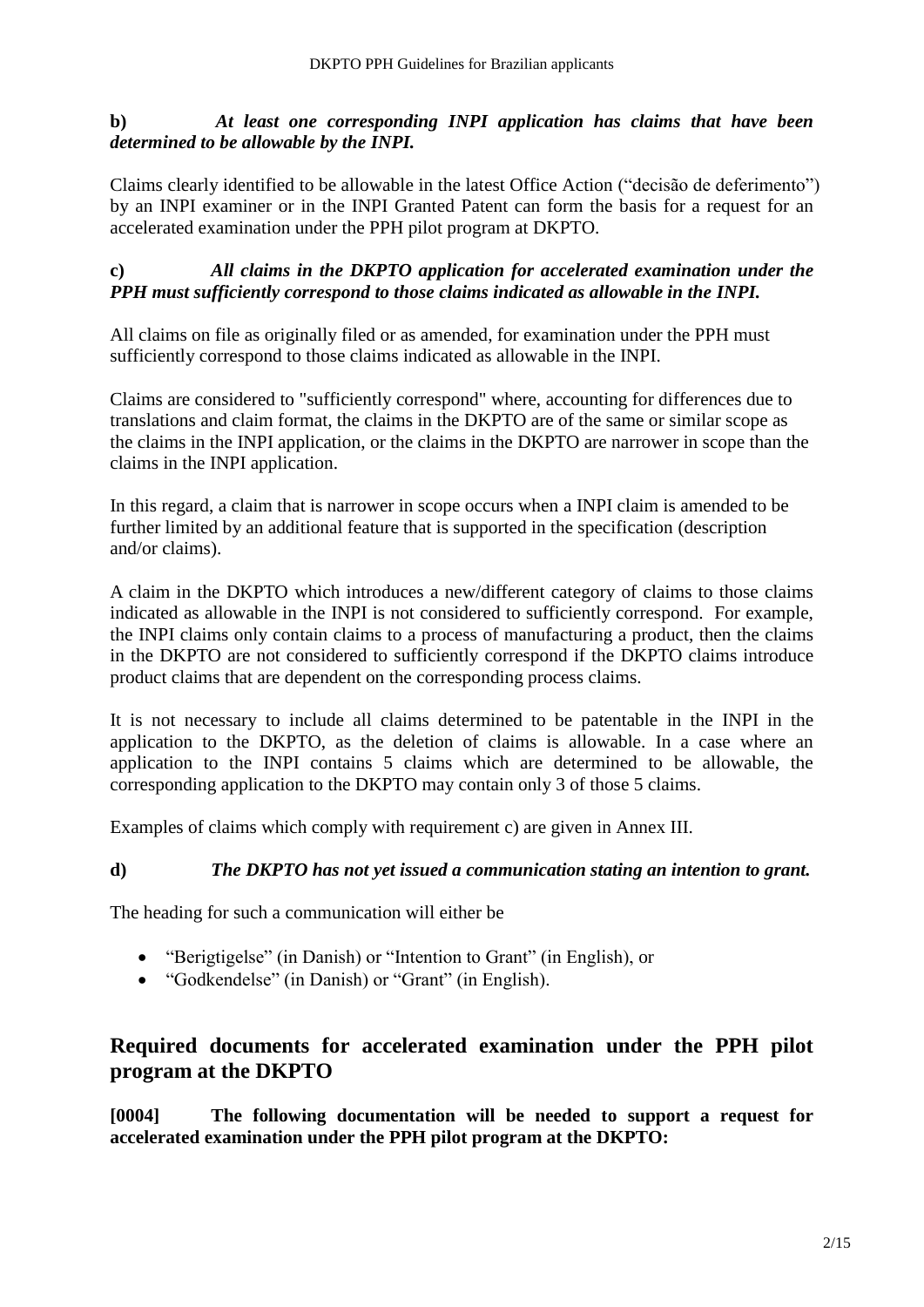**a)** *A copy of the office action(s) relating to the corresponding INPI application(s) and a translation thereof if the office actions are not issued in English***.** 

The term "office actions" is here used to define the correspondence sent to the applicant or the applicant's representative by the INPI examiner (e.g. opinions, examination reports, search reports).

The applicant must supply the DKPTO with copies of the office actions issued by INPI for the corresponding application(s). If INPI's office actions are not issued in English, the applicant must also submit translations of INPI's office actions in either English or Danish. Machine translation is admissible. However, if the DKPTO examiner is not able to understand the translated office actions to a sufficient extent, the DKPTO examiner can request the applicant to submit professional translations.

## **b)** *A copy of the claims determined to be patentable by the INPI and translations hereof.*

The applicant must submit copies to the DKPTO of the claims allowed by the INPI. If the allowed claims are not in English, the applicant must further submit a translation of the allowed claims into either English or Danish. Machine translation is admissible. However, if the DKPTO examiner is not able to understand the translated claims to a sufficient extent, the DKPTO examiner can request the applicant to submit professional translations.

## **c)** *A completed claim correspondence table showing the relationship between the claims of the DKPTO application for accelerated examination under the PPH and the claims of the corresponding application considered patentable by the INPI.*

Sufficient correspondence of claims occurs where the claims satisfy the requirements of section [0003]c. The claim correspondence table must indicate how all the claims in the DKPTO application correspond to the patentable claims in the INPI application as shown in the Annex IV. The claim correspondence table must be written in either English or Danish.

Where the claims filed to the DKPTO are literal translations of the claims which the INPI has determined to be allowable, it will be sufficient to write "they are the same" in the claim correspondence table. When the claims applied for at the DKPTO are not literal translations, it will be necessary to explain why there is sufficient correspondence of each claim based on the criteria set out in section [0003]c above.

Applicant is required to submit a new claims correspondence table along with the amendments. Any claims amended or added after the grant of the request for participation in the PPH pilot program but before the DKPTO first action must sufficiently correspond to the claims indicated as patentable/allowable in the in the INPI application. Any claims amended or added after the first DKPTO action need not to sufficiently correspond to the claims indicated as patentable/allowable in the INPI in order to overcome the reasons for refusal raised by DKPTO examiners.

## **d)** *A copy of the references cited by the INPI examiner.*

If the references are patent documents, it will not be necessary to submit these documents, as they will usually be available to the DKPTO. If the DKPTO does not have access to the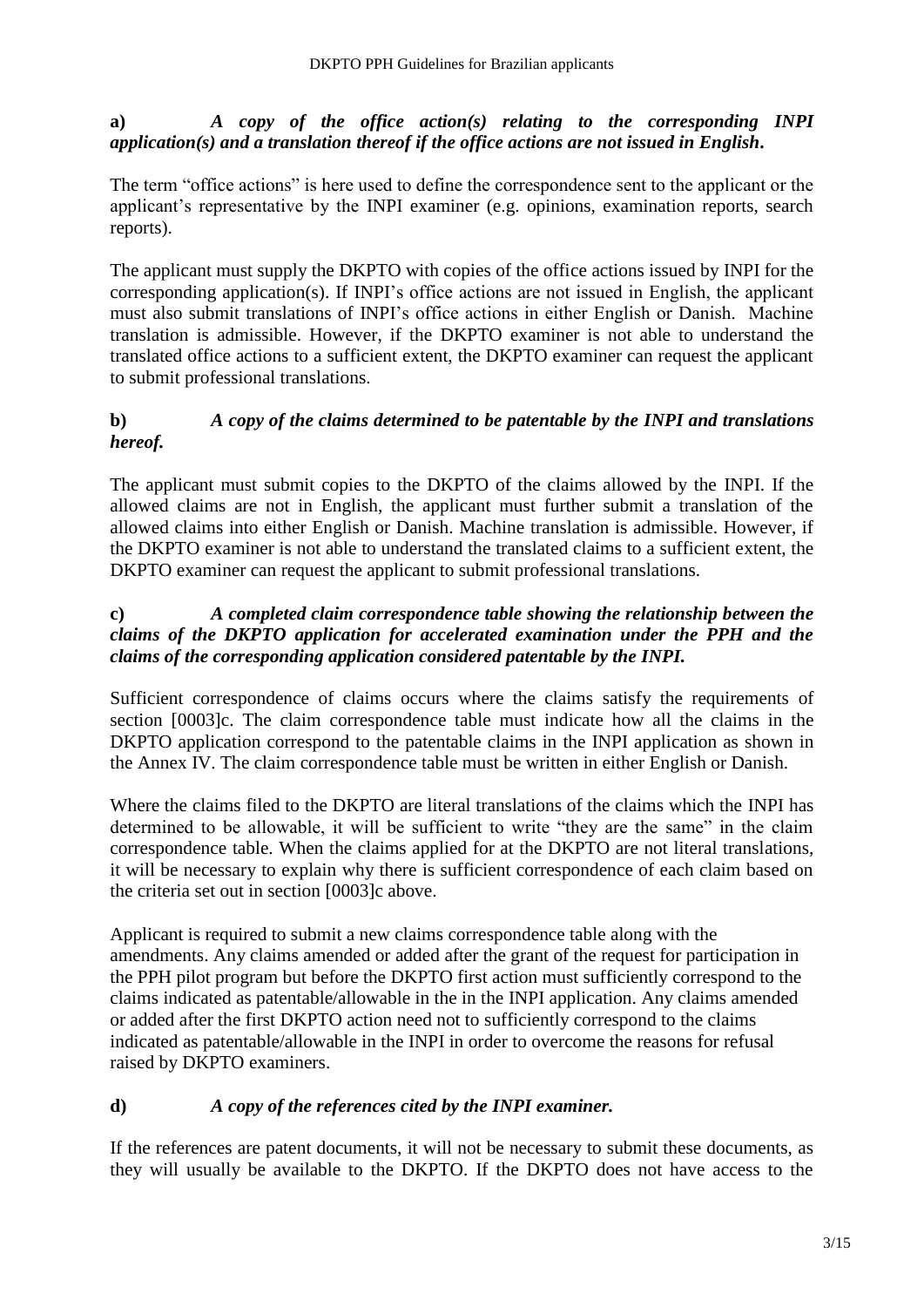relevant patent documents, the applicant must submit these documents at the request of the DKPTO. Non-patent literature must always be submitted.

Submission of translations of the references is not required. However, applicants will be free to file translations as part of the supporting documentation when initially requesting accelerated examination under the PPH to allow prompt consideration of the citations if they so desire.

**[0005]** The applicant is required to complete the form for requesting accelerated examination under the PPH pilot program (as given in Annex II below). The form must be sent to the DKPTO along with the relevant supporting documentation.

**[0006]** The applicant need not provide further copies of documentation, if the applicant has already submitted the documents noted above to the DKPTO through simultaneous or past procedures.

## **Procedure for accelerated examination under the PPH Pilot Program at the DKPTO**

**[0007]** The applicant files a letter requesting accelerated examination under the PPH Pilot Program to the DKPTO, including the relevant supporting documents as noted above and a completed request form (as given in Annex II below and also available from DKPTO's website). The application for accelerated examination under the PPH may be made by e-mail or conventional mail, or filed along with the DKPTO application.

E-mail requests for PPH processing at the DKPTO must be sent to: [pvs@dkpto.dk.](mailto:pvs@dkpto.dk)

PPH requests sent by conventional mail must be sent to:

Danish Patent and Trademark Office Helgeshøj Allé 81 2630 Taastrup Denmark

The PPH request form should be the uppermost document when applying for accelerated examination by conventional mail to ensure that the request is processed correctly. All subsequent correspondence from the applicant to the DKPTO must be clearly identified as concerning a PPH pilot program application to ensure that the correspondence is processed correctly.

The DKPTO decides whether the application can be entitled the status of accelerated examination under the PPH when DKPTO receives a request with the documents stated above. When DKPTO decides that a request is acceptable, the application is assigned a special status for accelerated examination. The applicant will not be notified if the request is accepted.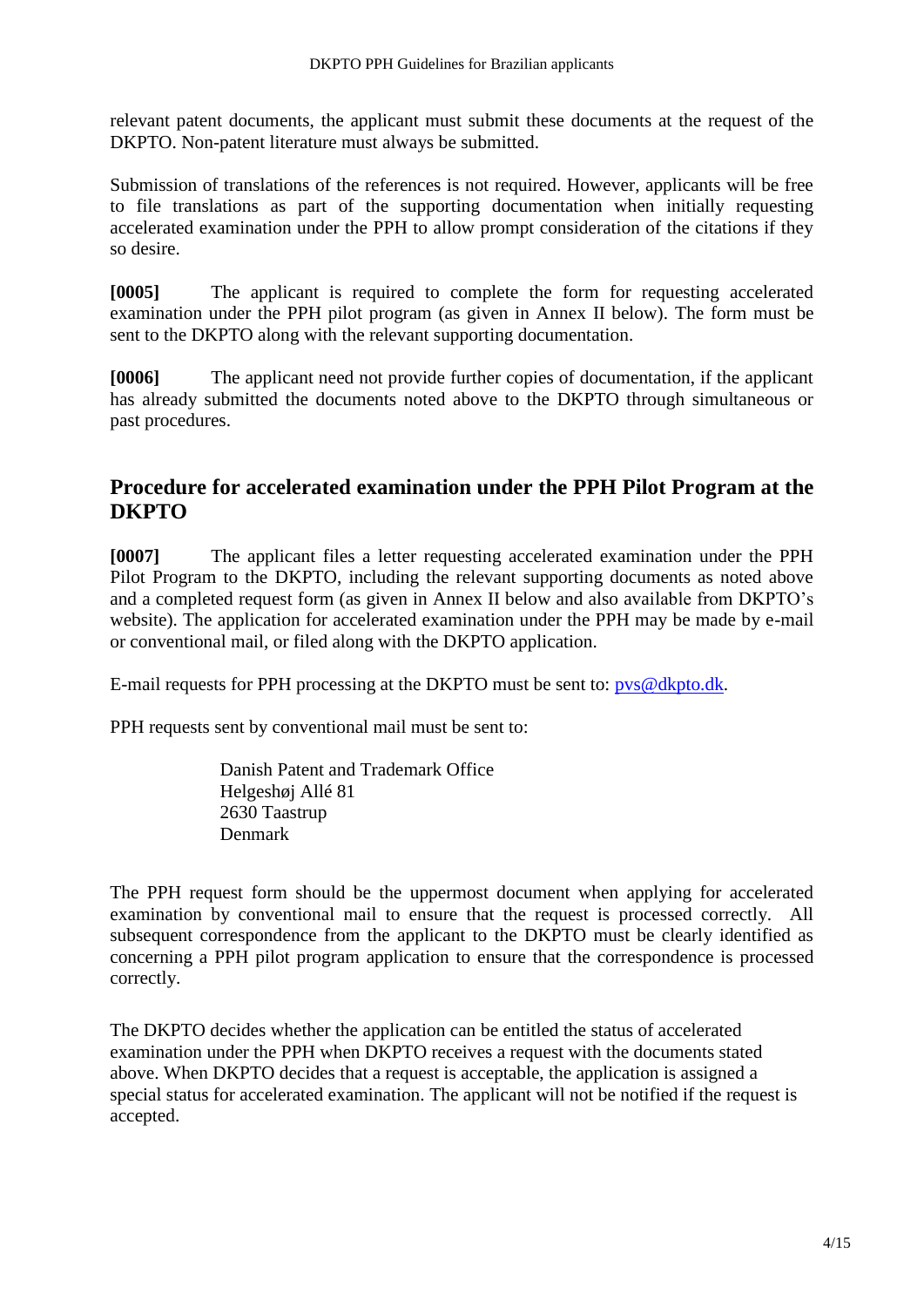If the request does not meet all the requirements set forth above, the applicant will be notified and the defects in the request will be identified. When the request is corrected by the applicant, the application will continue its accelerated examination under the PPH.

The PPH administrator will consider the request and if all requirements are met the PPH administrator will notify the relevant examining group. The DKPTO's patent examiners will conduct the accelerated examinations.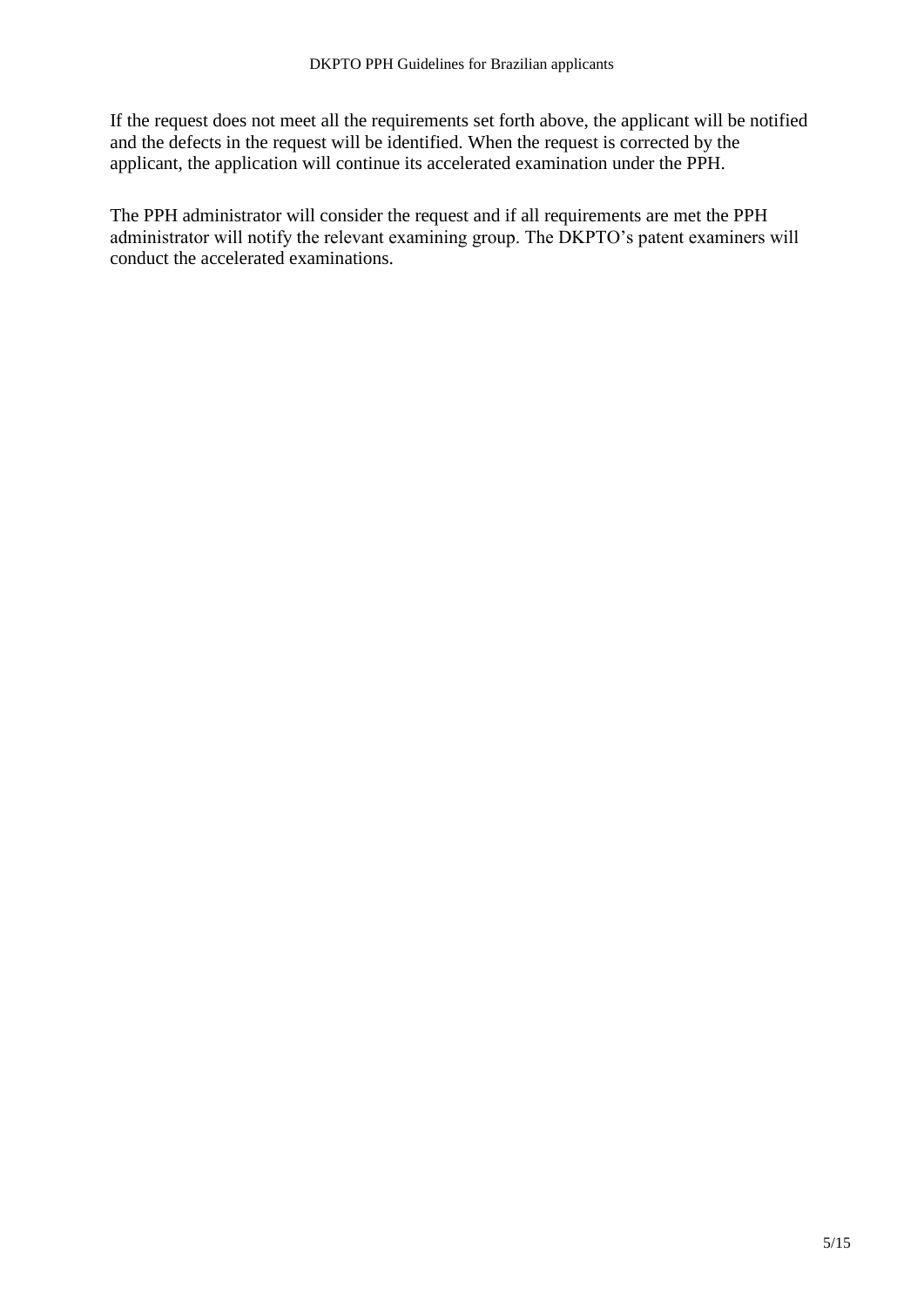## **ANNEX I**

Examples of Danish patent applications eligible for accelerated examination under the PPH pilot program at DKPTO:

#### **Case I: Paris route:**



**Case I: PCT route**

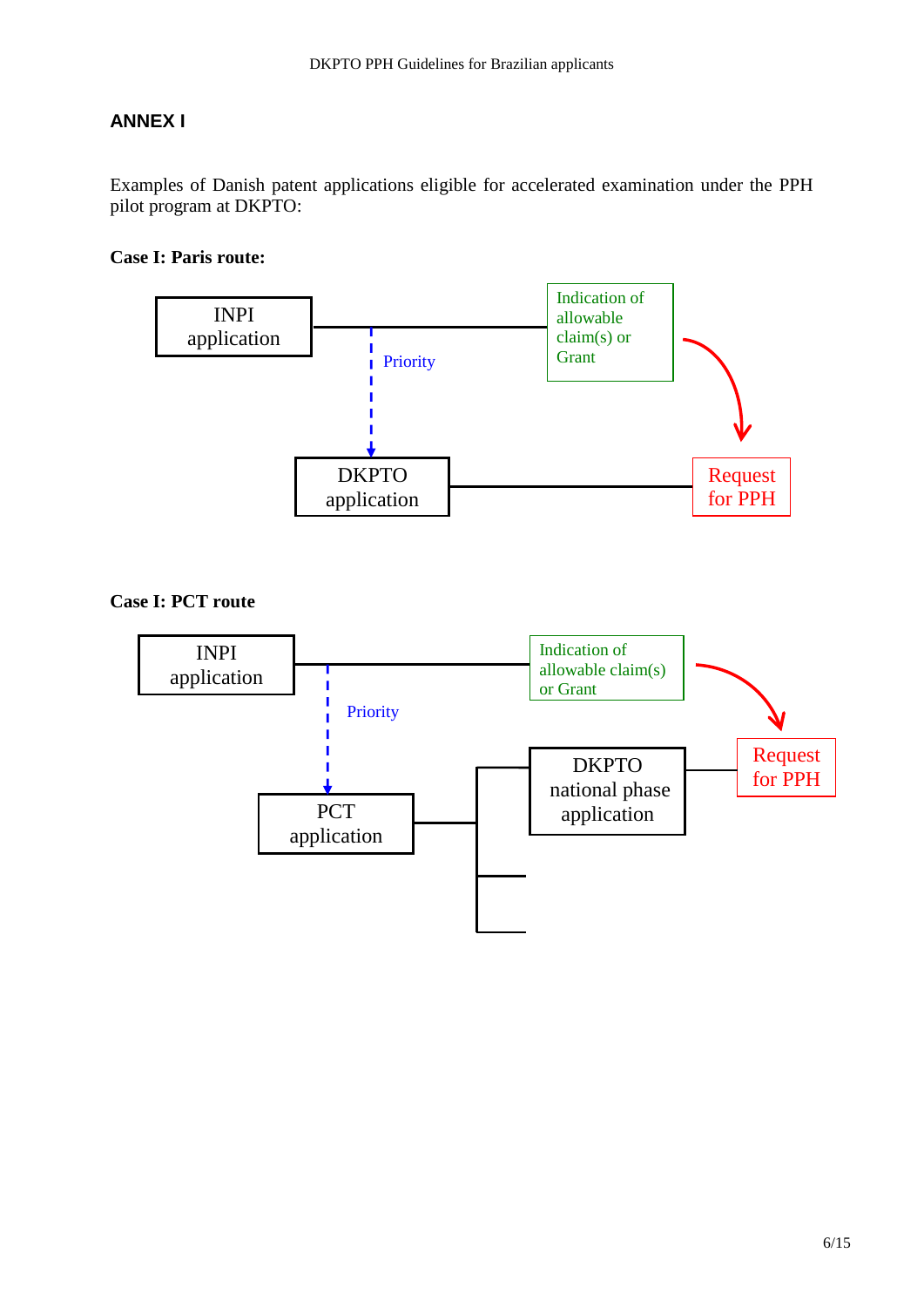



XX: any office



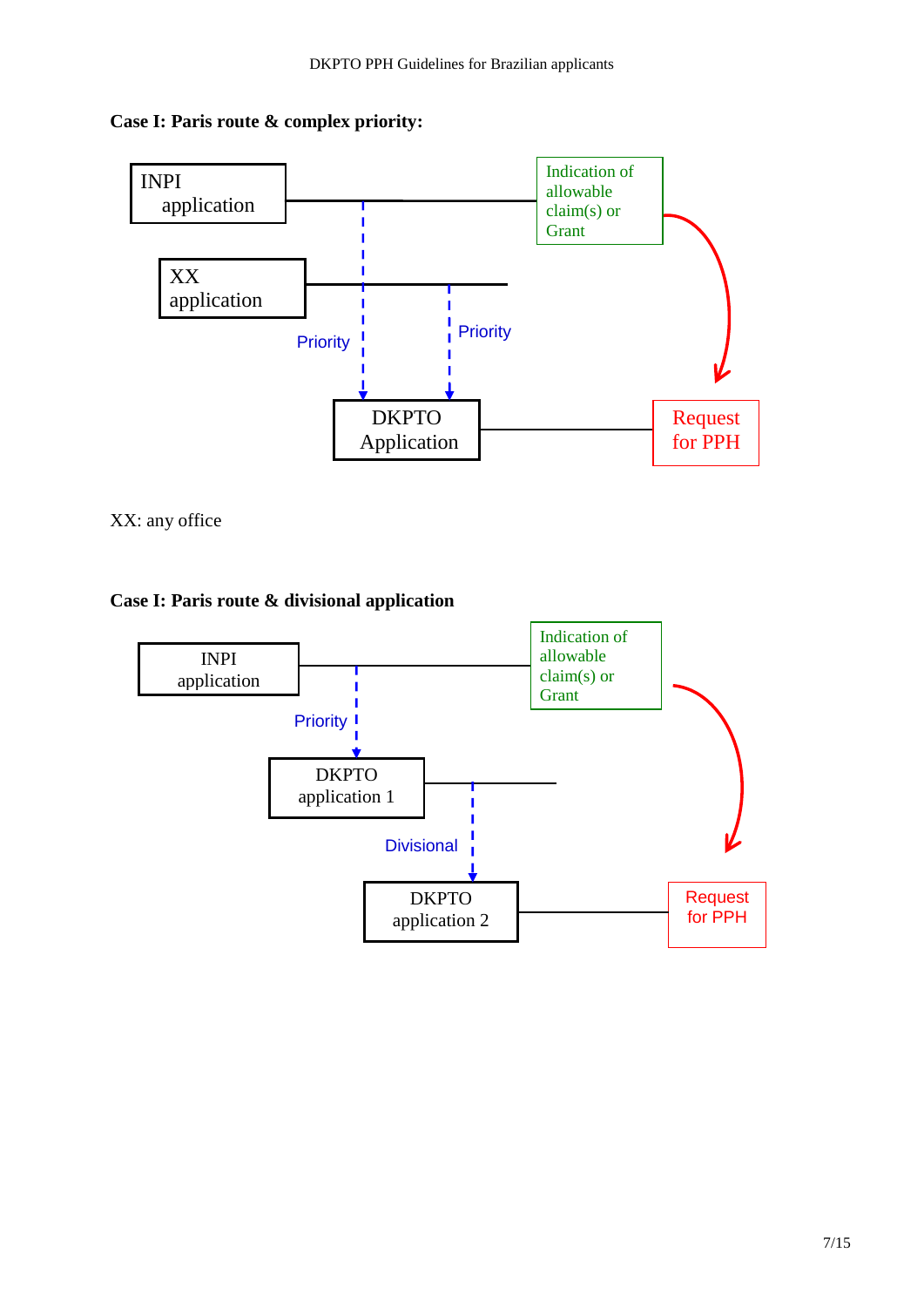#### **Case II: Paris route:**



## **Case II: PCT route:**

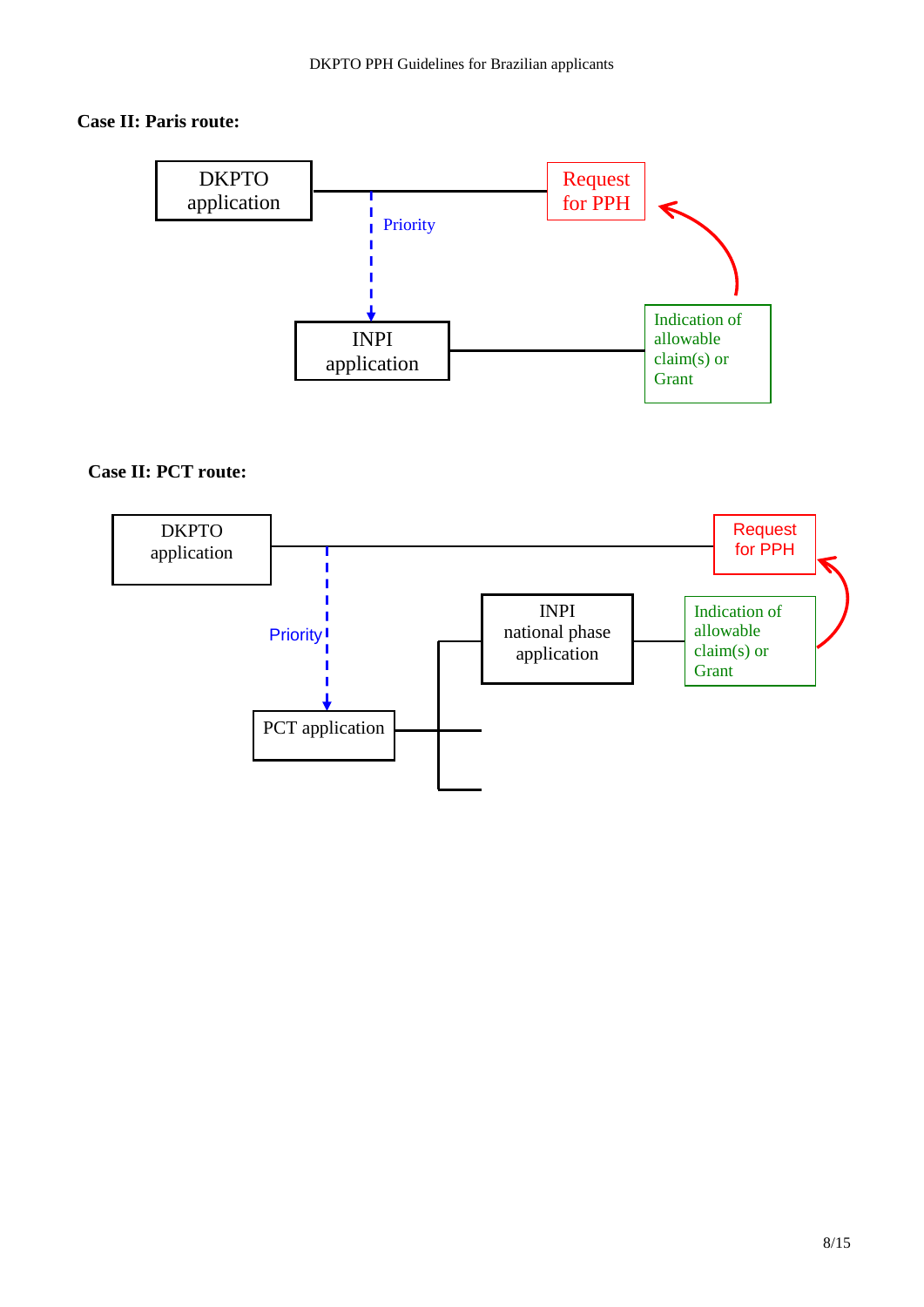## **Case II: Paris route & complex priority:**



XX: any office

## **Case III: Paris route & internal priority:**

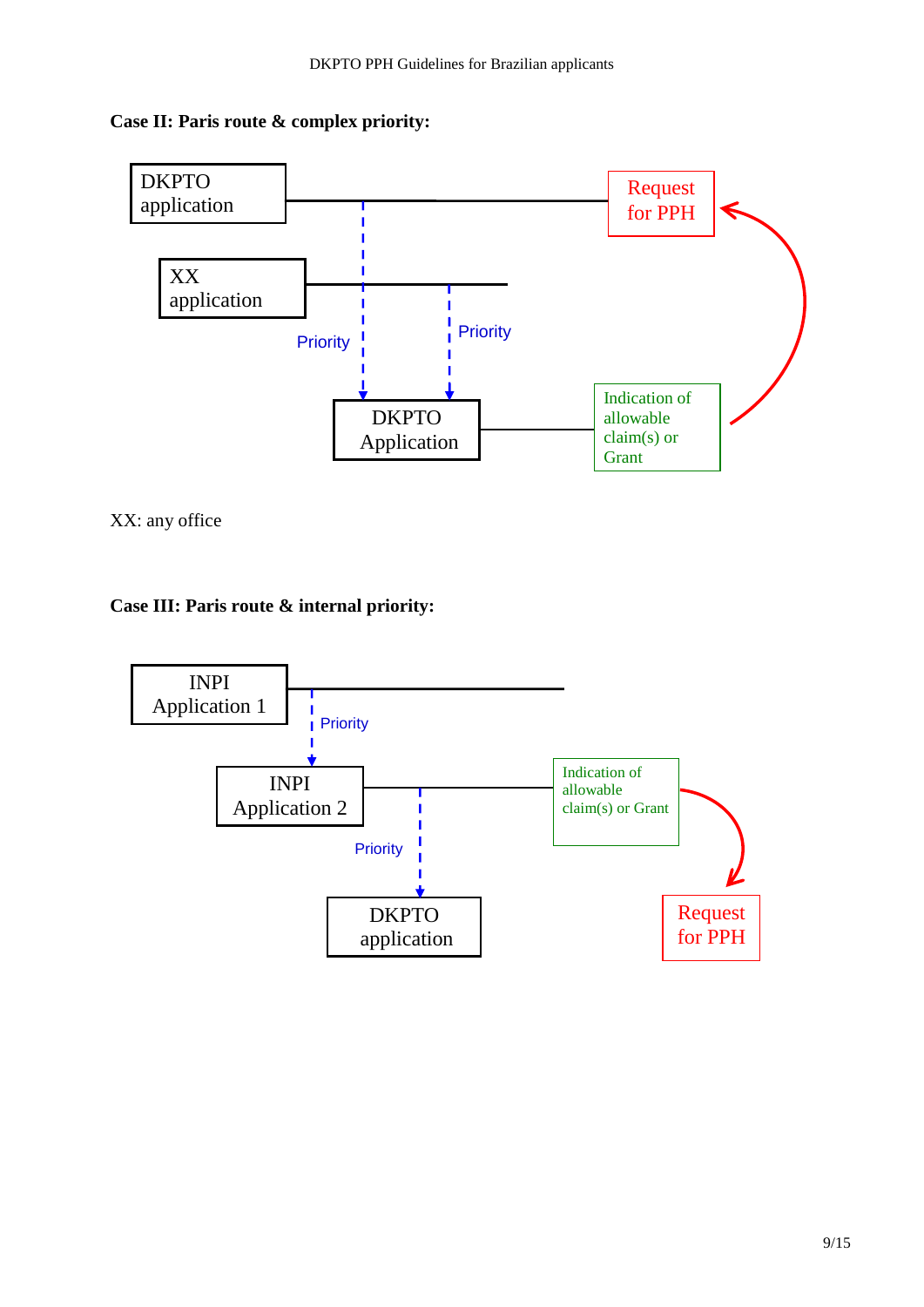



XX: any office

#### **Case III: PCT route, but first application is from third country:**



XX: any office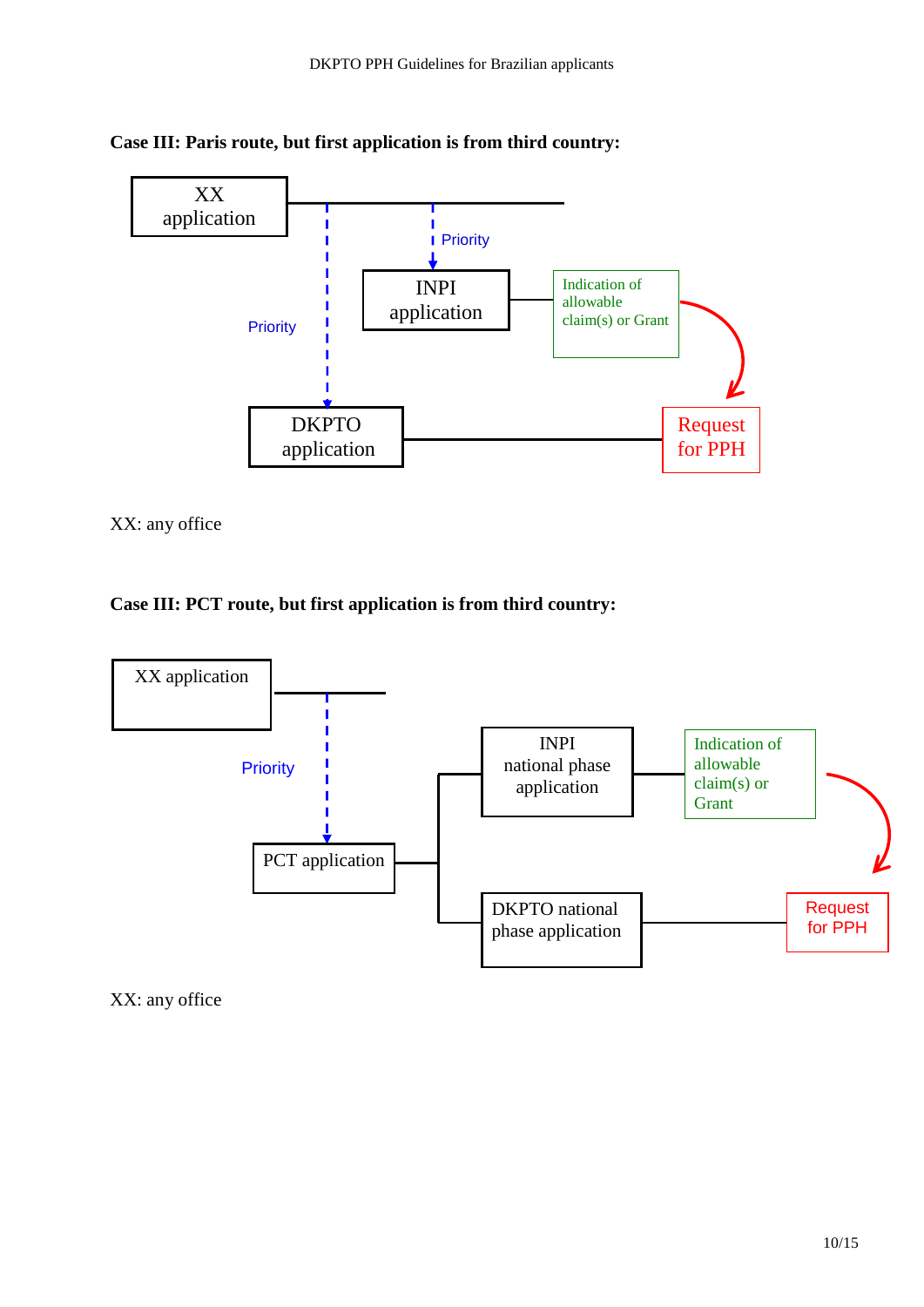



## **Case III: Direct PCT & PCT route:**

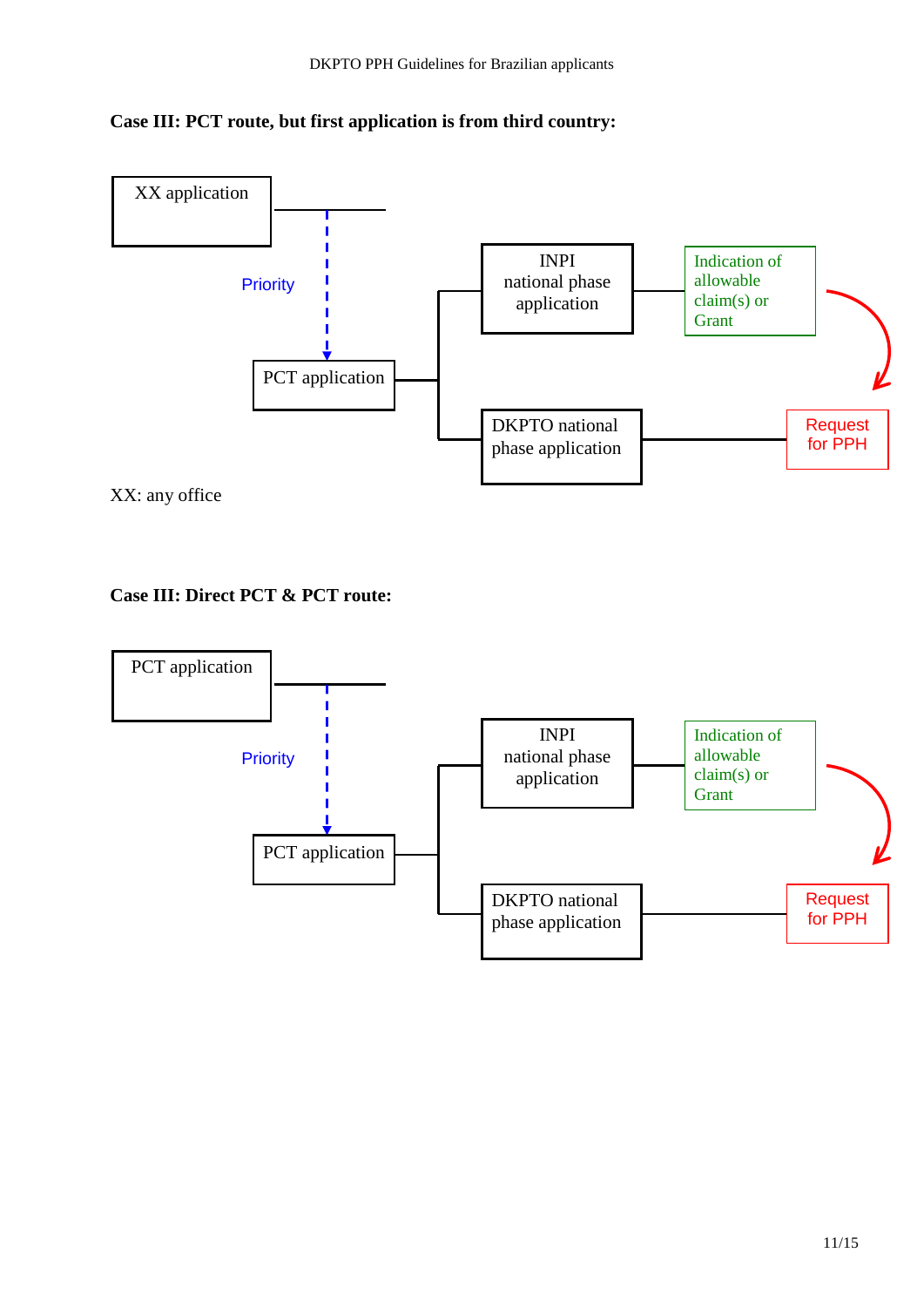#### **Case IV: Direct PCT route**

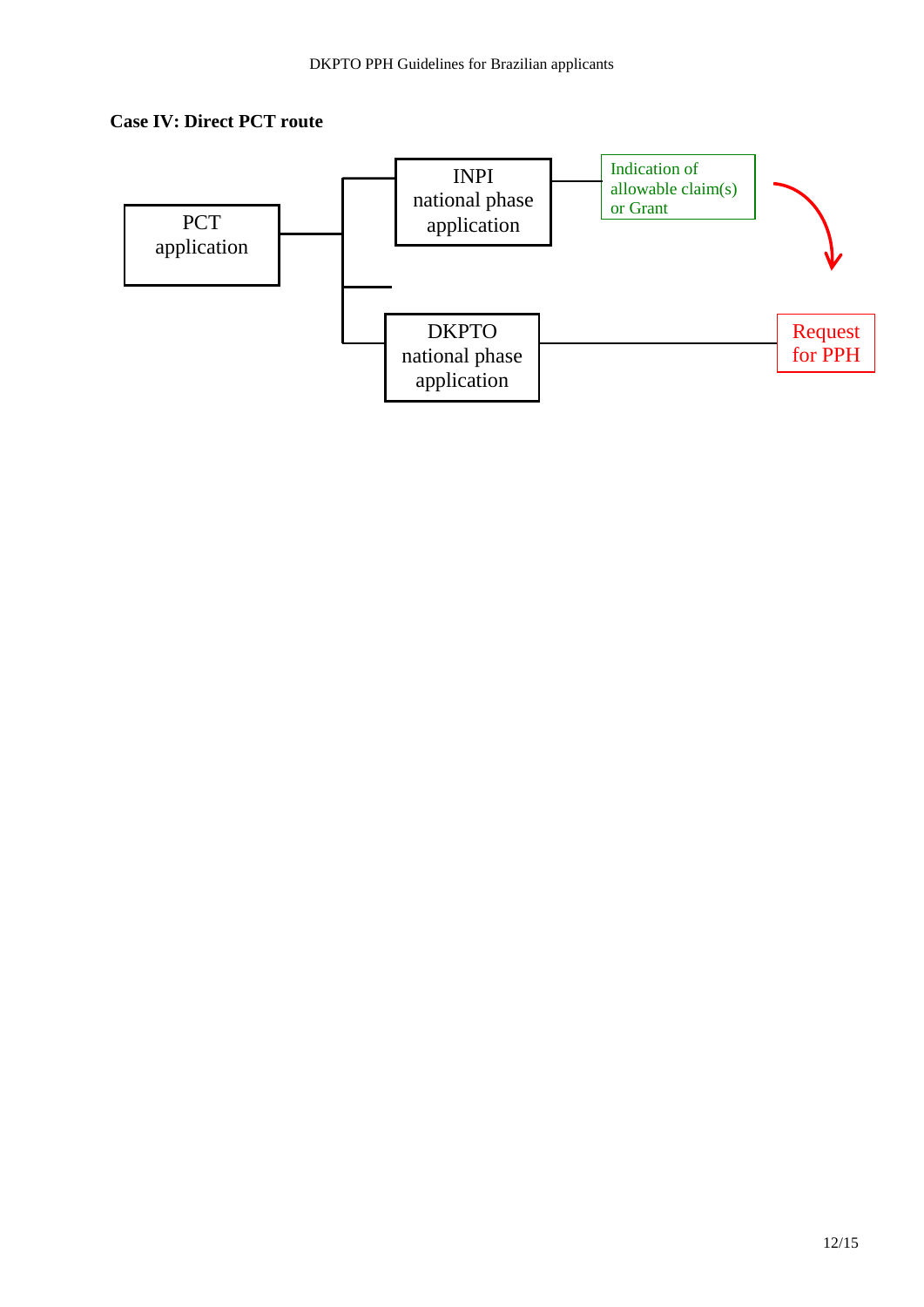## **ANNEX II**

# **PPH REQUEST**

# **Request for Accelerated Examination at the DKPTO under the Patent Prosecution Highway Pilot Program between the DKPTO and INPI**

| 1              | DK application number:                                                                                                   |  |  |  |  |  |
|----------------|--------------------------------------------------------------------------------------------------------------------------|--|--|--|--|--|
|                | Corresponding INPI application number(s):                                                                                |  |  |  |  |  |
| $\overline{2}$ | Either:                                                                                                                  |  |  |  |  |  |
|                | a) Copy of INPI office action(s) in English or a translation thereof in<br>English or Danish attached:                   |  |  |  |  |  |
|                | 0r                                                                                                                       |  |  |  |  |  |
|                | b) INPI office action(s) on file from previous PPH request:                                                              |  |  |  |  |  |
|                | DK application number:                                                                                                   |  |  |  |  |  |
| 3              | Either:                                                                                                                  |  |  |  |  |  |
|                | a) Copy of claims of corresponding INPI application in English or<br>a translation thereof in English or Danish attached |  |  |  |  |  |
|                | <sub>or</sub>                                                                                                            |  |  |  |  |  |
|                | b) INPI application claims on file from previous PPH request:<br>DK application number:                                  |  |  |  |  |  |
| 4              | Claim correspondence table attached:                                                                                     |  |  |  |  |  |
|                |                                                                                                                          |  |  |  |  |  |

**Please ensure that this is the uppermost document when requesting accelerated examination under the PPH.**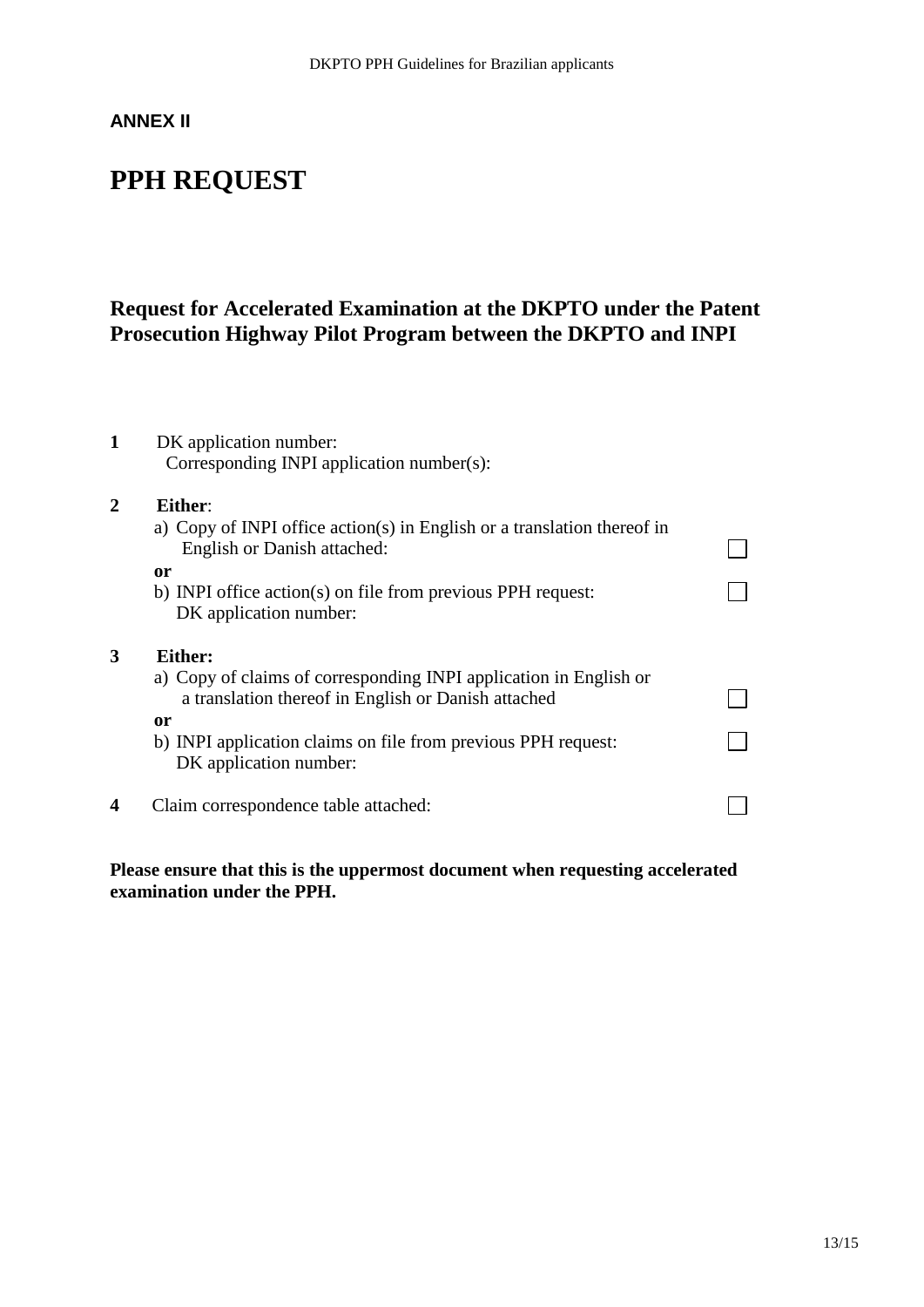## **ANNEX III**

The following figure contains examples of claims which meet the requirement of "sufficient correspondence" as laid down in PPH requirement c):

| <b>INPI</b> claims   | <b>Subject</b><br>matter | <b>DKPTO</b><br>claims | <b>Subject</b><br>matter                      | <b>Comment</b>                                                                                                                                             |
|----------------------|--------------------------|------------------------|-----------------------------------------------|------------------------------------------------------------------------------------------------------------------------------------------------------------|
| 1(independent)       | $\mathsf{A}$             |                        | $\mathsf{A}$                                  | The same as INPI claim 1.                                                                                                                                  |
| $2$ (dependent on 1) | $A + a$                  | 2                      | $A + a + b$                                   | Claim 2 has the additional technical<br>feature "b" on the INPI claim 2.                                                                                   |
| $3$ (dependent on 1) | $A + b$                  | 3                      | A                                             | Similar to INPI claim 1 except for<br>claim format.                                                                                                        |
|                      |                          | $\overline{4}$         | $A + d$<br>(new<br>indepen-<br>dent<br>claim) | Claim 4 has an additional technical<br>feature "d" on the INPI claim 1.<br>Where "d" is supported in the<br>description but is not claimed in the<br>INPI. |

*Where "A" is the subject matter and "a", "b", and "d" are the additional technical features which narrow (further restrict) the scope of the subject matter.*